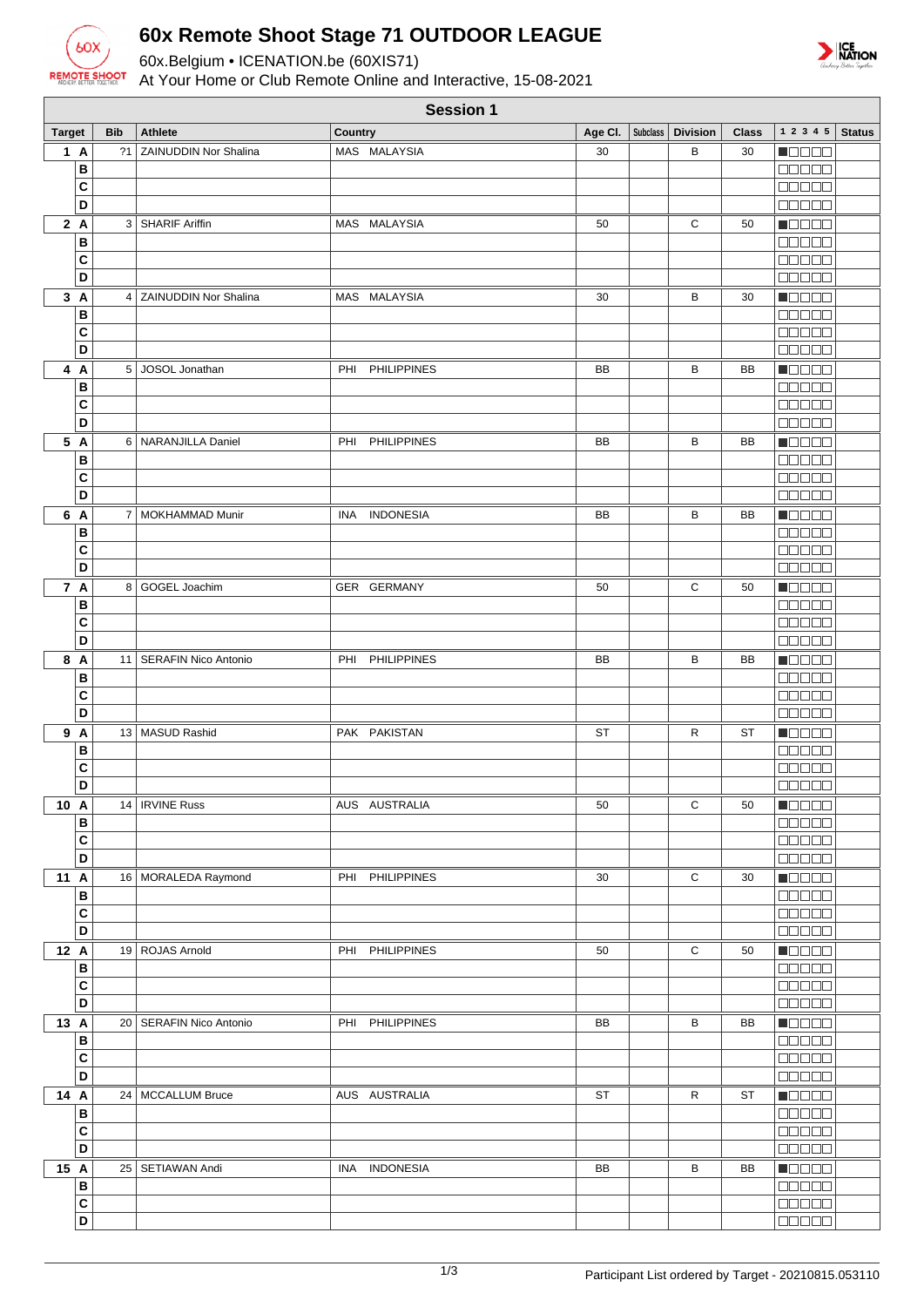

## **60x Remote Shoot Stage 71 OUTDOOR LEAGUE**

60x.Belgium • ICENATION.be (60XIS71)

At Your Home or Club Remote Online and Interactive, 15-08-2021



| <b>Session 1</b><br>Continue |            |                              |                           |           |                 |                 |              |                                                                      |               |
|------------------------------|------------|------------------------------|---------------------------|-----------|-----------------|-----------------|--------------|----------------------------------------------------------------------|---------------|
| <b>Target</b>                | <b>Bib</b> | <b>Athlete</b>               | Country                   | Age Cl.   | <b>Subclass</b> | <b>Division</b> | <b>Class</b> | 1 2 3 4 5                                                            | <b>Status</b> |
| 16 A                         | 36         | <b>JUBILO Alan Christian</b> | PHI PHILIPPINES           | 30        |                 | С               | 30           | Maaaa                                                                |               |
| B                            |            |                              |                           |           |                 |                 |              | MO DE E                                                              |               |
| C                            |            |                              |                           |           |                 |                 |              | 80000                                                                |               |
| D                            |            |                              |                           |           |                 |                 |              | 80000                                                                |               |
| 17 A                         |            | 39   DWIJOKO Kanwa           | INA INDONESIA             | <b>BB</b> |                 | B               | <b>BB</b>    | n Els Els                                                            |               |
| B                            |            |                              |                           |           |                 |                 |              | 00000                                                                |               |
| C                            |            |                              |                           |           |                 |                 |              | 00000                                                                |               |
| D                            |            |                              |                           |           |                 |                 |              | <b>BBBBB</b>                                                         |               |
|                              |            |                              |                           |           |                 |                 |              |                                                                      |               |
| 18 A                         |            | 30   AL-MUTAIRI Mutlaq       | KUW KUWAIT                | 30        |                 | R               | 30           | MOO OO                                                               |               |
| B                            |            | 31   AL-OTAIBI Abdul Kareem  | KUW KUWAIT                | 30        |                 | R               | 30           | Maaaa                                                                |               |
| C                            |            |                              |                           |           |                 |                 |              | $\Box$ $\Box$ $\Box$ $\Box$ $\Box$                                   |               |
| D                            |            |                              |                           |           |                 |                 |              | <b>00000</b>                                                         |               |
| 19 A                         |            | 28   MAL-ALLAH Abdullah      | KUW KUWAIT                | 50        |                 | С               | 50           | <b>MOOOO</b>                                                         |               |
| B                            |            | 29   AL-HAJRI Amer           | KUW KUWAIT                | 50        |                 | C               | 50           | <u>maaaa</u>                                                         |               |
| C                            |            | 34   TAHA Abdullah           | KUW KUWAIT                | 70        |                 | R               | 70           | <b>M</b> OOOO                                                        |               |
| D                            |            |                              |                           |           |                 |                 |              | <b>00000</b>                                                         |               |
| 20 A                         |            | 10 ROJAS Arnold              | <b>PHILIPPINES</b><br>PHI | 50        |                 | С               | 50           | <b>NOOCO</b>                                                         |               |
| B                            |            | 22   ROCACORBA Donato Jr     | PHI<br><b>PHILIPPINES</b> | 30        |                 | C               | 30           | MOOOO                                                                |               |
| $\mathbf{C}$                 |            |                              |                           |           |                 |                 |              | 00000                                                                |               |
| D                            |            |                              |                           |           |                 |                 |              | 00000                                                                |               |
| 21 A                         |            | 37 WATTIEZ Anthony           | BEL<br><b>BELGIUM</b>     | 50        |                 | С               | 50           | <b>Manag</b>                                                         |               |
| B                            |            | 38   WATTIEZ Axel            | BEL BELGIUM               | 50        |                 | C               | 50           | MODE O                                                               |               |
| C                            |            |                              |                           |           |                 |                 |              | 80000                                                                |               |
| D                            |            |                              |                           |           |                 |                 |              | 00000                                                                |               |
| 22 A                         |            | 26   AL SHATTI Ahmed         | KUW KUWAIT                | 50        |                 | С               | 50           | n Els Els                                                            |               |
| B                            |            | 27   AL MUTAIRI Bader        | KUW KUWAIT                | 50        |                 | C               | 50           | N BERT                                                               |               |
| C                            |            |                              |                           |           |                 |                 |              | an da a                                                              |               |
| D                            |            |                              |                           |           |                 |                 |              | 00000                                                                |               |
|                              |            |                              |                           |           |                 |                 |              |                                                                      |               |
| 23 A                         |            | 32   AL-HARBI Abdullah       | KUW KUWAIT                | 50        |                 | R               | 50           | MOO OO                                                               |               |
| B                            |            | 33   AL-RASHIDI Faisal       | KUW KUWAIT                | 50        |                 | R               | 50           | MOOO O                                                               |               |
| C                            |            | 35   AL-HARBI Abdullah       | KUW KUWAIT                | 60        |                 | R               | 60           | <b>MODOO</b>                                                         |               |
| D                            |            |                              |                           |           |                 |                 |              | 00000                                                                |               |
| 24 A                         |            | 40   DIELEN Nathalie         | SUI SWITZERLAND           | 50        |                 | С               | 50           | <b>MOOOO</b>                                                         |               |
| B                            | 41         | <b>DIELEN Tom</b>            | SWITZERLAND<br>SUI        | 60        |                 | R               | 60           | Maaaa                                                                |               |
| C                            | 42         | <b>DANIEL Alain</b>          | SUI SWITZERLAND           | 60        |                 | R               | 60           | Maaaa                                                                |               |
| D                            |            |                              |                           |           |                 |                 |              | 00000                                                                |               |
| 25 A                         |            | 17   WEE Pepito Henry        | PHI<br><b>PHILIPPINES</b> | 30        |                 | R               | 30           | $\blacksquare$                                                       |               |
| B                            |            | 18 WEE Mark Henry            | <b>PHILIPPINES</b><br>PHI | 30        |                 | В               | 30           | $\blacksquare$ $\blacksquare$ $\blacksquare$ $\blacksquare$          |               |
| $\overline{c}$               |            |                              |                           |           |                 |                 |              | 00000                                                                |               |
| $\overline{\mathsf{D}}$      |            |                              |                           |           |                 |                 |              | <b>00000</b>                                                         |               |
|                              |            |                              |                           |           |                 |                 |              |                                                                      |               |
|                              |            |                              | <b>Session 2</b>          |           |                 |                 |              |                                                                      |               |
| <b>Target</b>                | <b>Bib</b> | Athlete                      | Country                   | Age Cl.   | <b>Subclass</b> | <b>Division</b> | <b>Class</b> | $1\ 2\ 3\ 4\ 5$                                                      | <b>Status</b> |
| 1A                           |            | 2   LIMOUNI Mohamed          | MAR MOROCCO               | 50        |                 | C               | 50           | Maaaa                                                                |               |
| B                            |            |                              |                           |           |                 |                 |              | 00000                                                                |               |
| C                            |            |                              |                           |           |                 |                 |              | <b>00000</b>                                                         |               |
| D                            |            |                              |                           |           |                 |                 |              | 00000                                                                |               |
| 2A                           |            | 12   SINGH Balwinder         | IND INDIA                 | ST        |                 | $\mathbf C$     | ST           | $\blacksquare$ $\square$ $\square$ $\blacksquare$                    |               |
| B                            |            |                              |                           |           |                 |                 |              | <b>00000</b>                                                         |               |
| C                            |            |                              |                           |           |                 |                 |              | 00000                                                                |               |
| D                            |            |                              |                           |           |                 |                 |              | 00000                                                                |               |
| 3A                           |            | 15   IRVINE Russ             | AUS AUSTRALIA             | <b>ST</b> |                 | С               | ST           | $\blacksquare$                                                       |               |
| B                            |            |                              |                           |           |                 |                 |              | <b>00000</b>                                                         |               |
| C                            |            |                              |                           |           |                 |                 |              | <b>00000</b>                                                         |               |
| $\overline{D}$               |            |                              |                           |           |                 |                 |              | <b>00000</b>                                                         |               |
|                              |            | 21   ANNEL John              | BAR BARBADOS              | 30        |                 | $\mathbf C$     | 30           |                                                                      |               |
| 4 A<br>B                     |            |                              |                           |           |                 |                 |              | $\blacksquare$ $\blacksquare$ $\blacksquare$ $\blacksquare$<br>00000 |               |
|                              |            |                              |                           |           |                 |                 |              |                                                                      |               |
| $\mathbf c$                  |            |                              |                           |           |                 |                 |              | 00000                                                                |               |
| D                            |            |                              |                           |           |                 |                 |              | <b>00000</b>                                                         |               |